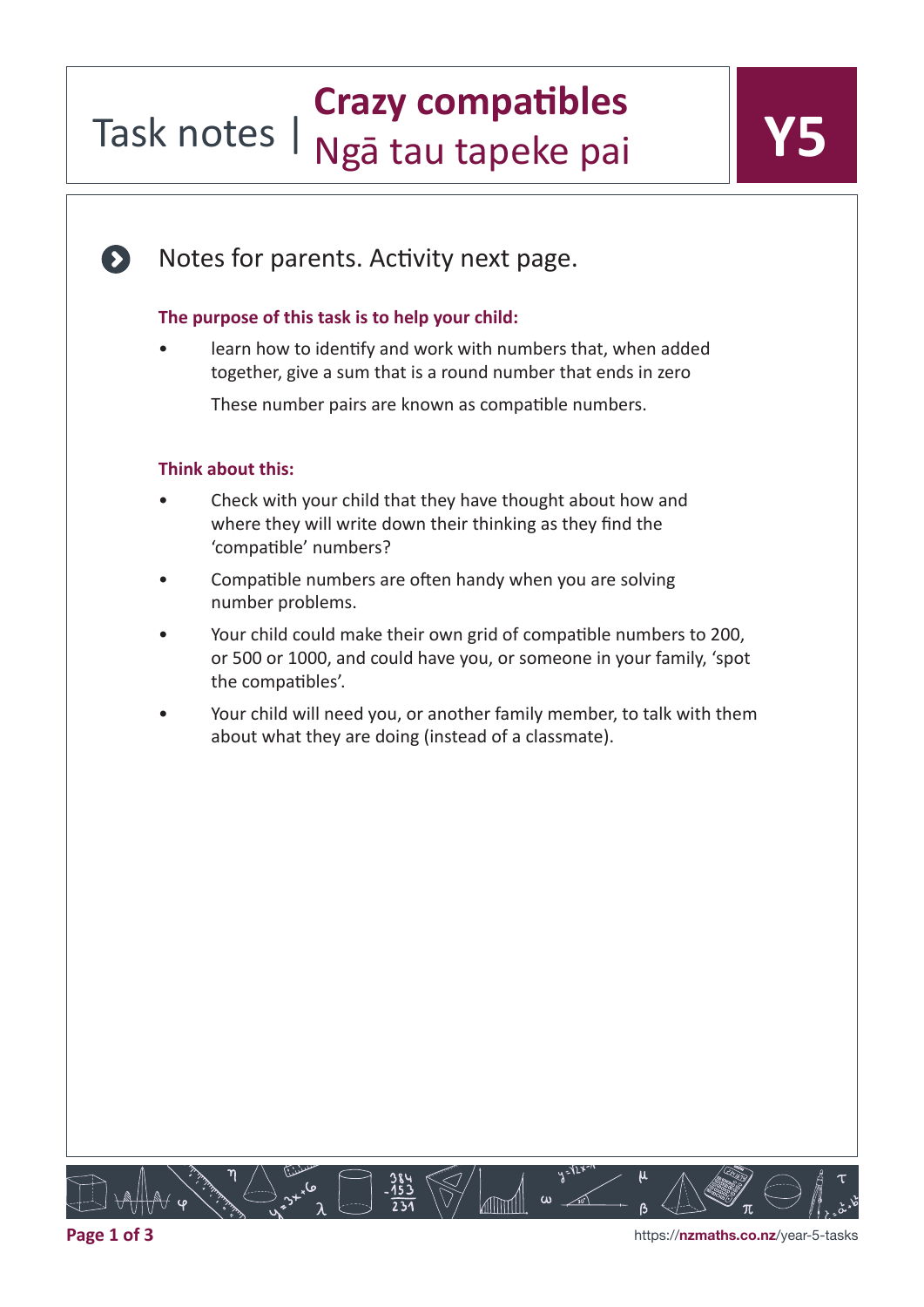## **Ngā tau tapeke pai<br>Hei Mahi | Crazy compatibles** Crazy compatibles

### **He tauira kōrero Māori**

| Ko te taurata te kupu Māori mō 'ngā tau      | Taurata is the Māori word for compatible                                      |
|----------------------------------------------|-------------------------------------------------------------------------------|
| tapeke pai'. Arā, 'e rata ana' tētahi tau ki | numbers. That is, one number takes well                                       |
| tētahi.                                      | with another.                                                                 |
| Ina tāpiria he taurata, he tau māmā te hua.  | If two compatible numbers are added<br>together, a tidy number is the result. |
| Ko ngā tau ngahuru, (10, 20, 30, 40 ) me     | The decades (10, 20, 30, 40 ), the                                            |
| ngā tau rau (100, 200, 300) me ngā tau       | hundreds (100, 200, 300) and the                                              |
| mano (1,000, 2,000, 3,000) hei tauira o te   | thousands (1,000, 2,000, 3,000) are                                           |
| tau māmā.                                    | examples of tidy numbers.                                                     |
| He taurata te 29 me te 41, nā te mea ko te   | 29 and 41 are compatible numbers because                                      |
| 70 te tapeke. He tau māmā te 70.             | their sum is 70. 70 is a tidy number.                                         |
| He aha etahi taurata, ko te 100 te tapeke?   | What are some compatible numbers that<br>add up to 100?                       |
| Whakamahia he taurata hei rautaki            | Use compatible numbers as a strategy to                                       |
| whakaoti i tēnei tāpiritanga, 25 + 76.       | solve this addition, $25 + 76$ .                                              |
| He taurata te 25 me te 76, ko te 100 te      | 25 and 76 are compatible numbers that                                         |
| tapeke. Tāpiria kia kotahi anō, ko te 101 te | add to 100. Add one more and you get 101                                      |
| otinga o te $25 + 76$ .                      | which is the answer for $25 + 76$ .                                           |